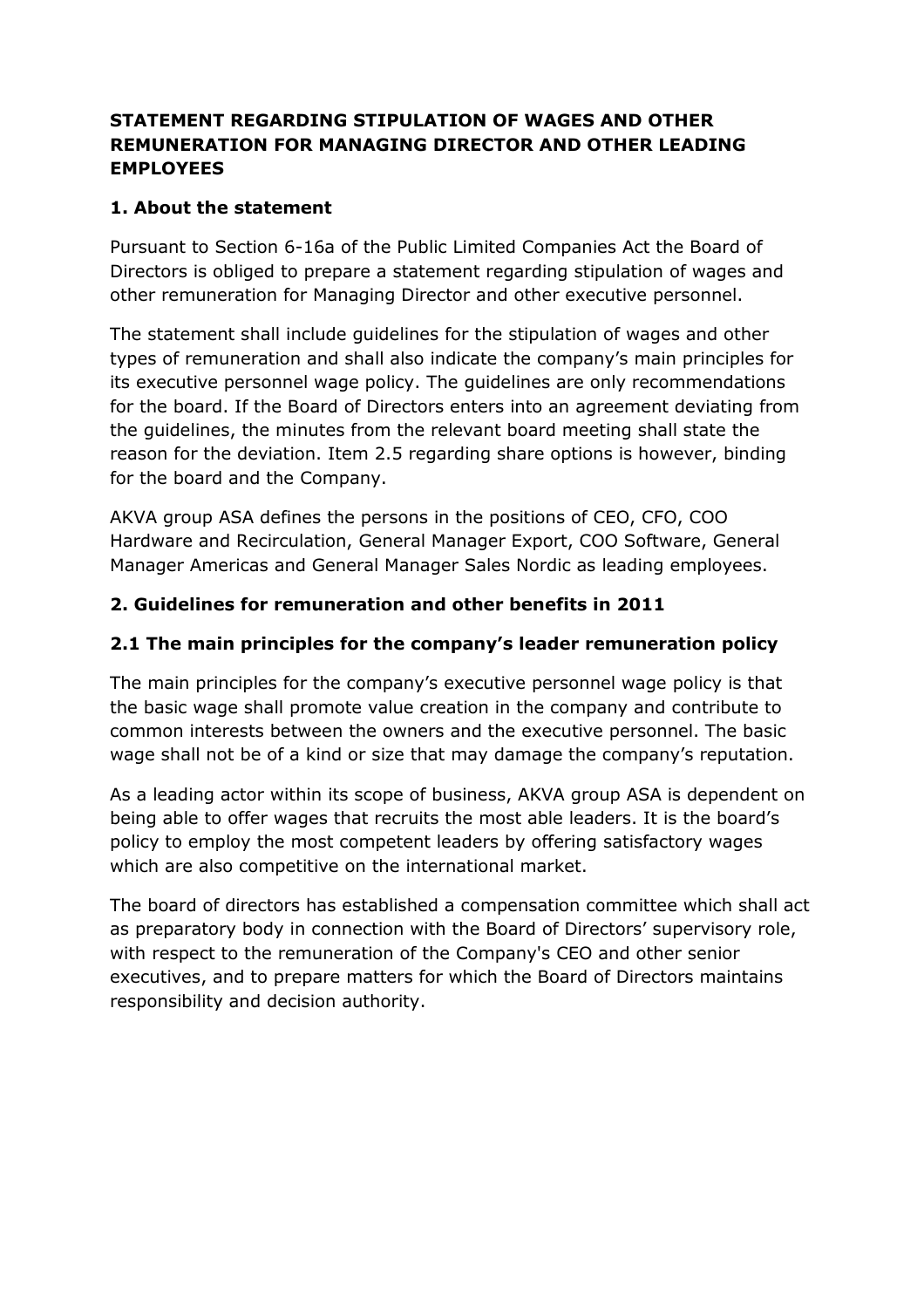# 2.2 Determination of salary

The company's policy is that the executive personnel wages shall primarily be a fixed monthly salary which reflects the position and experience of each individual.

The basic salary for the executive personnel consists of a fixed wage which is stipulated individually. The fixed salary shall be determined based on the following criteria:

- Experience and competence
- Size of the company
- The competitive market situation

Other target figures may apply depending on the main activities of the enterprise. Variable compensation shall normally not exceed the fixed salary.

The CEO's remuneration is dealt with by the Board of Directors. The salary adjustments for the other leading employees shall be determined by the CEO with subsequent reporting to the Board of Directors.

Determination of pay for executive employees shall be according to the principles that apply for the other employees in regards of limits for annual adjustment of pay, time of adjustment and a total wage compensation consisting of a fixed and variable pay.

### 2.3 Benefits

The company grants benefits such as telecommunication and similar based on need. Moreover, a company car might be considered based on need as a part of the overall remuneration.

#### 2.4 Bonus schemes and similar variable compensation

The Board of Directors is working on establishing a bonus scheme contemplating all employees. There is no separate bonus program for leading employees, except for the new CEO. November the 19<sup>th</sup> the Board accepted a bonus scheme for the new CEO based upon company result and personal goals up to max 30 % of annual salary.

January the  $18<sup>th</sup>$  2011 the Board decided to postpone the bonus scheme contemplating all employees until the new CEO had analyzed the actual situation.

The general bonus plan does not exclude special bonus payments for particularly demanding projects.

No bonuses are paid in 2010 according to the financial results of the company.